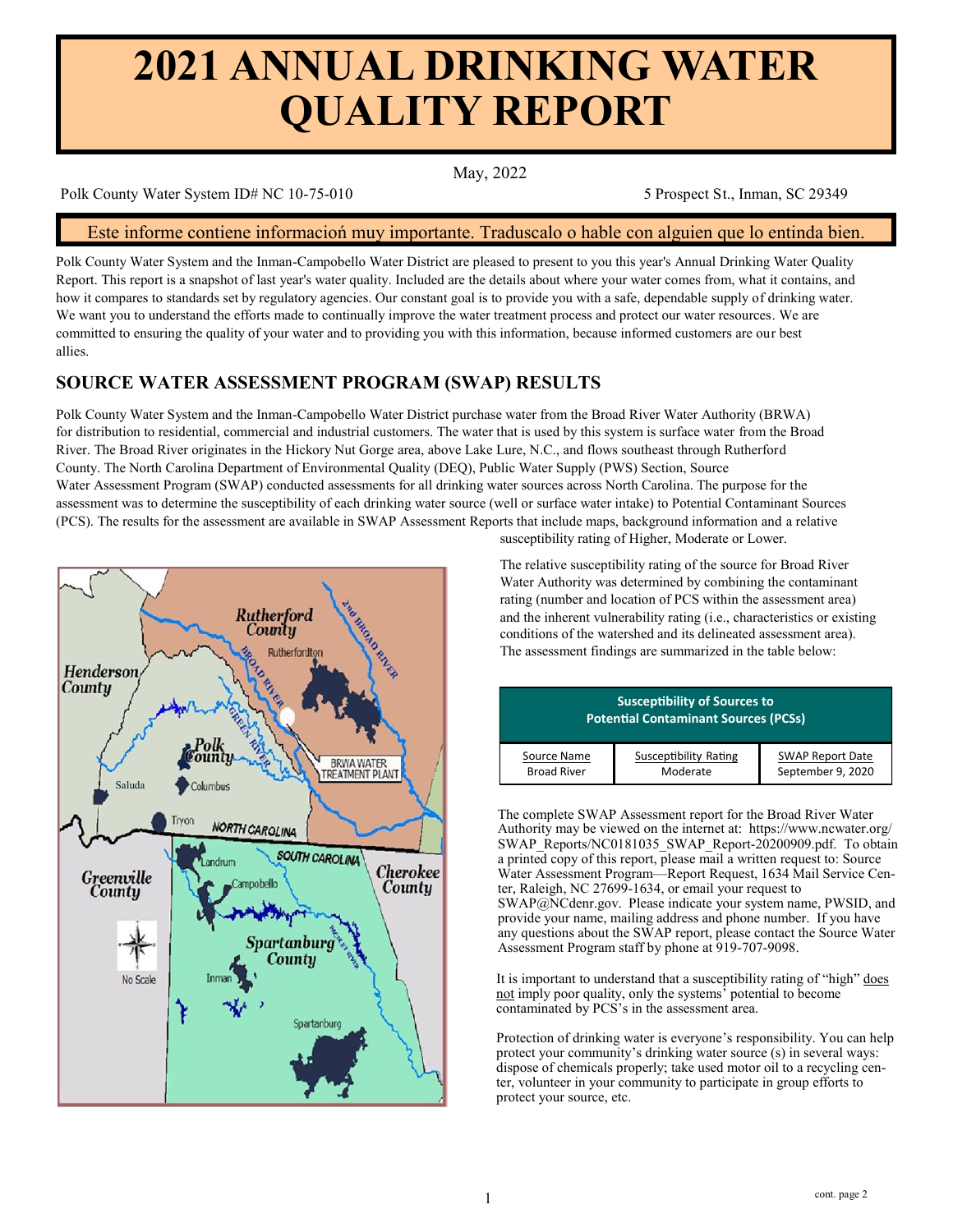## **What the EPA Wants You to Know**

Drinking water, including bottled water, may reasonably be expected to contain at least small amounts of contaminants. The presence of contaminants does not necessarily indicate that water poses a health risk. More important information about contaminants and potential health effects can be obtained by calling the **Environmental Protection Agency's Safe Drinking Water Hotline (800-426-4791)**. Some people may be more vulnerable to contaminants in drinking water than the general population. Immunocompromised persons such as persons with cancer undergoing chemotherapy, persons who have undergone organ transplants, people with HIV/AIDS or other immune system disorders, some elderly, and infants can be particularly at risk from infections. These people should seek advice about drinking water from their health care providers. EPA/CDC guidelines on appropriate means to lessen the risk of infection by cryptosporidium and other microbiological contaminants are available from the **Safe Drinking Water Hotline (800-426-4791)**.

The sources of drinking water (both tap and bottled water) include rivers, lakes, streams, ponds, reservoirs, springs and wells. As water travels over the surface of the land or through the ground, it dissolves naturally-occurring minerals and, in some cases, radioactive material, and can pick up substances resulting from the presence of animals or from human activity. Contaminants that may be present in source water include microbial contaminants, such as viruses and bacteria, which may come from sewage treatment plants, septic systems, agricultural livestock operations, and wildlife: inorganic contaminants, such as salts and metals, which can be naturally-occurring or result from urban storm runoff, industrial or domestic wastewater discharges, oil and gas production, mining or farming; pesticides and herbicides, which may come from a variety of sources such as agriculture, urban storm water runoff, and residential uses; organic chemical contaminants, including synthetic and volatile organic chemicals, which are by-products of industrial processes and petroleum production, and can also come from gas stations, urban storm runoff, and septic systems; and radioactive contaminants, which can be naturally-occurring or be the result of oil and mining activities. In order to ensure that tap water is safe to drink, EPA prescribes regulations which limit the amount of certain contaminants in water provided by public water systems. FDA regulations establish limits for contaminants in bottled water, which must provide the same protection for public health.

## **Special Information from the EPA**

If present, elevated levels of lead can cause serious health problems, especially for pregnant women and young children. Lead in drinking water is primarily from materials and components associated with service lines and home plumbing. Polk County Water System is responsible for providing high quality drinking water, but cannot control the variety of materials used in plumbing components. When your water has been sitting for several hours, you can minimize the potential for lead exposure by flushing your tap for 30 seconds to 2 minutes before using water for drinking or cooking. If you are concerned about lead in your water, you may wish to have your water tested. Information on lead in drinking water, testing methods, and steps you can take to minimize exposure is available from the Safe Drinking Water Hotline or at <http://www.epa.gov/safewater/lead.>

### **Water Quality Data Table of Detected Contaminants**

Inman-Campobello Water District (ICWD), Broad River Water Authority (BRWA), and the North Carolina Department of Environmental Quality (DEQ) routinely monitor for over 150 contaminants in your drinking water according to Federal and State laws. The following tables list all the drinking water contaminants that were detected in the last round of sampling for the particular contaminant group. The presence of contaminants does not necessarily indicate that the water poses a health risk. *Unless otherwise noted, the data presented in these tables is from testing done January 1 through December 31, 2021.* The EPA or the State requires us to monitor for certain contaminants less than once per year because the concentrations of these contaminants are not expected to vary significantly from year to year. Some of the data, though representative of the water quality, is more than one year old.

Public water systems are required to report only those contaminants which have been detected during the calendar year 2021, or in the most recent sample taken for parameters measured less frequently than once per year. The information must include the contaminant name, the MCLG and MCL, the highest level found (or the average for substances subject to secondary MCLs) and the range of measurements if multiple samples were taken, the date samples were taken, and the typical source or sources of the contaminants detected. Since no MCLs were exceeded, no health effects language is required. Normal levels of trihalomethanes and haloacetic acids, which are the expected by-products of chlorine disinfection, were observed, but these are not regulated at the treatment plant. Each system must report trihalomethane and haloacetic acid data from the monitoring of its own distribution system. All sources of drinking water are subject to potential contamination by substances that are naturally-occurring or man made. These substances can be microbes, inorganic chemicals and radioactive substances. MCLs are set at very stringent levels. To understand the possible health effects described for many regulated constituents, a person would have to drink 2 liters of water every day for a lifetime at the MCL level to have a one-in-a-million chance of having the described health effect.

Cryptosporidium is a microbial parasite found in surface water throughout the U.S. Although Cryptosporidium can be removed by filtration, the most commonly used filtration methods cannot guarantee 100% removal. The monitoring of our source water indicates the presence of these organisms. Current test methods do not enable us to determine if the organisms are dead or if they are capable of causing disease. Symptoms of infection include nausea, diarrhea, and abdominal cramps. Most healthy individuals are able to overcome the disease within a few weeks However, immunocompromised people have more difficulty and are at greater risk of developing a severe life-threatening illness. Immunocompromised individuals are encouraged to consult their doctor regarding appropriate precautions to take to prevent infection. Cryptosporidium must be ingested for it to cause disease, and it may be spread through means other than drinking water.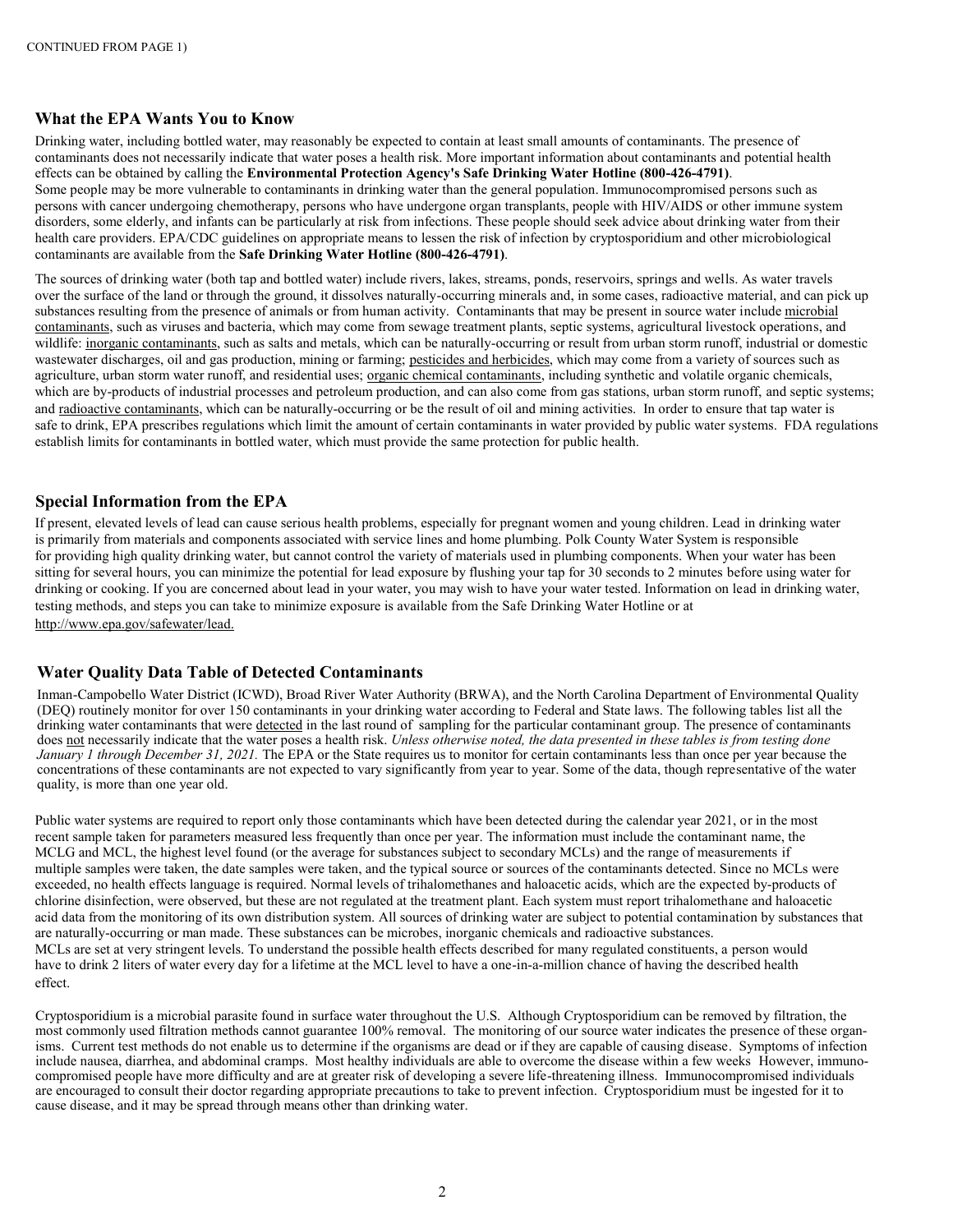#### Important Drinking Water Definitions

Not Applicable (N/A) - Information not applicable/not required for that particular water system or for that particular rule.

Non Detect (ND) - Laboratory analysis indicates that the contaminant is not present at the level of detection set for the particular methodology used.

Parts per million (ppm) or Milligrams per liter (mg/l) - One part per million corresponds to one minute in two years or a single penny in \$10,000.

Parts per billion (ppb) or Micrograms per liter - One part per billion corresponds to one minute in 2,000 years, or a single penny in \$10,000,000.

Pico curies per liter (pCi/L) - Pico curies per liter is a measure of the radioactivity in water.

Nephelometric Turbidity Unit (NTU) - Nephelometric turbidity unit is a measure of the clarity of water. Turbidity in excess of 5 NTU is just noticeable to the average person.

Action Level (AL) - The concentration of a contaminant which, if exceeded, triggers treatment or other requirements which a water system must follow.

Treatment Technique (TT) - A treatment technique is a required process intended to reduce the level of a contaminant in drinking water.

Maximum Residual Disinfection Level (MRDL) - The "Highest Level" of a disinfectant allowed in drinking water. There is convincing evidence that addition of a disinfectant is necessary for control of microbial contaminants.

Maximum Residual Disinfection Level Goal - The "Level" (MRDLG) of a drinking water disinfectant below which there is no known or expected risk to health. MRDLGs do not reflect the benefits of the use of disinfectants to control microbial contaminants.

Level 1 Assessment - A Level 1 assessment is a study of a water system to identify potential problems and determine (if possible) why total coliform bacteria have been found in a water system.

Level 2 Assessment - A Level 2 assessment is a very detailed study of a water system to identify potential problems and determine (if possible) why an E. coli MCL violation has occurred and/or why total coliform bacteria have been found in a water system on multiple occasions.

Maximum Contaminant Level (MCL) - The "Maximum Allowed" is the highest level of a contaminant that is allowed in drinking water. MCLs are set as close to the MCLGs as feasible using the best available treatment technology.

Maximum Contaminant Level Goal (MCLG) - The "Goal" is the level of a contaminant in drinking water below which there is no known or expected risk to health. MCLGs allow for a margin of safety.

Locational Running Annual Average (LRAA) - The average of sample analytical results for samples taken at a particular monitoring location during the previous four calendar quarters under the Stage 2 Disinfectants and Disinfection Byproducts Rule.

Secondary Maximum Contaminant Level (SMCL) - The maximum permissible level of a contaminant that is allowed in drinking water. Secondary contaminants are substances that affect the taste, odor, and/or color of drinking water. These aesthetic contaminants normally do not have any health effects and normally do not affect the safety of your water.

#### **Microbiological Contaminants-Monitored by the ICWD**

| Contaminant (units)                                | <b>MCL</b><br>Violation<br>Y/N | Your<br>Water | <b>MCLG</b> | MCL/TT                                                                                                                                                                                                                                                                                                                                                                                                                         | Likely Source of<br>Contamination       |
|----------------------------------------------------|--------------------------------|---------------|-------------|--------------------------------------------------------------------------------------------------------------------------------------------------------------------------------------------------------------------------------------------------------------------------------------------------------------------------------------------------------------------------------------------------------------------------------|-----------------------------------------|
| Total Coliform Bacteria<br>(presence or absence)   | N                              |               | N/A         | TT*                                                                                                                                                                                                                                                                                                                                                                                                                            | Naturally present in the<br>environment |
| Fecal Coliform or E. coli<br>(presence or absence) | N                              |               | $\theta$    | If routine and repeat samples are total coliform-<br>positive, and either is E. coli-positive or system fails<br>to take repeat samples following E. coli-positive<br>routine sample or system fails to analyze total<br>coliform-positive repeat sample for E. coli.<br>I positive sample/month<br>Note: If either an original routine sample and/or its repeat<br>sample(s) are E. coli positive, a Tier 1 violation exists. | Human &<br>animal fecal<br>waste        |

\*If a system collecting fewer than 40 samples per month has two or more positive samples in one month, the system has a MCL violation.

#### Turbidity (NTU) N 100% N/A  $TT = 1 NTU$  $TT = < 0.3 NTU$ Soil runoff **Turbidity-Systems With Population > 10,000** Contaminant (units) MCL Violation Y/N Your Water MCLG MCL Likely Source of Contamination Avg 0.03  $Max 0.06$  N/A

Turbidity is a measure of the cloudiness of the water. We monitor it because it is a good indicator of the effectiveness of our filtration system. The turbidity rule requires that 95% or more of the monthly samples must be below 0.3 NTU.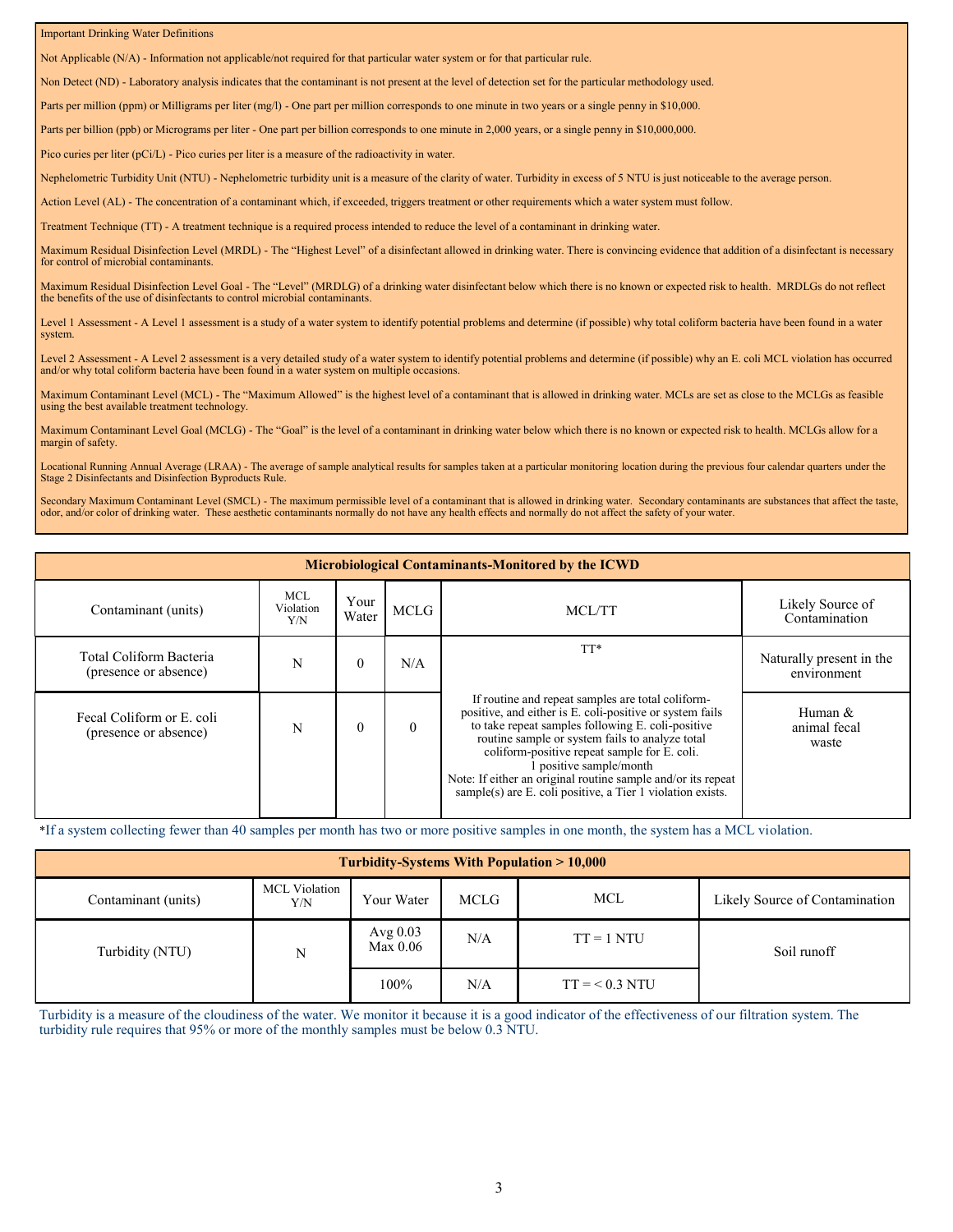| <b>Inorganic Contaminants</b> |                |                                |               |                      |      |     |                                                                                                                                  |  |  |
|-------------------------------|----------------|--------------------------------|---------------|----------------------|------|-----|----------------------------------------------------------------------------------------------------------------------------------|--|--|
| Contaminant (units)           | Sample<br>Date | <b>MCL</b><br>Violation<br>Y/N | Your<br>Water | Range<br>High<br>Low | MCLG | MCL | Likely Source of Contamination                                                                                                   |  |  |
| Fluoride (ppm)                | Feb 2021       | N                              | 0.71          | 0.60<br>0.93         | 4    | 4   | Erosion of natural deposits; water additive<br>which promotes strong teeth; discharge from<br>fertilizer and aluminum factories. |  |  |

Note: The Fluoride level is controlled at approximately 0.70 ppm with the annual average being 0.71 ppm.

| <b>Lead and Copper Contaminants</b> |                    |               |                                    |             |            |                                                                                                               |  |  |  |
|-------------------------------------|--------------------|---------------|------------------------------------|-------------|------------|---------------------------------------------------------------------------------------------------------------|--|--|--|
| Contaminant (units)                 | Sample<br>Date     | Your<br>Water | No. of Sites Found<br>Above the AL | <b>MCLG</b> | <b>MCL</b> | Likely Source of Contamination                                                                                |  |  |  |
| Copper (ppm)<br>(90th percentile)   | June-Sept.<br>2019 | ND            | $\theta$                           | 1.3         | $AL=1.3$   | Corrosion of household plumbing<br>systems; erosion of natural deposits;<br>leaching from wood preservatives. |  |  |  |
| Lead $(ppb)$<br>(90th percentile)   | June-Sept.<br>2019 | ND            |                                    | $\theta$    | $AL=15$    | Corrosion of household<br>plumbing systems, erosion of natural<br>deposits.                                   |  |  |  |

Note: Next lead and copper sampling due 2022.

| <b>Disinfection By-Product Precursors Contaminants</b>    |                 |                             |               |       |               |      |           |                                         |  |
|-----------------------------------------------------------|-----------------|-----------------------------|---------------|-------|---------------|------|-----------|-----------------------------------------|--|
| Contaminant (units)                                       | Sample<br>Date  | <b>MCL</b><br>Violation Y/N | Your<br>Water | Low   | Range<br>High | MCLG | MCL       | Likely Source of Contamination          |  |
| Total Organic Carbon<br>(ppm) (TOCs)-RAW                  | Monthly<br>2021 | N                           | 1.21          | < 1.0 | 1.37          | N/A  | <b>TT</b> | Naturally present in the<br>environment |  |
| Total Organic Carbon<br>$(ppm)$ (TOCs)-<br><b>TREATED</b> | Monthly<br>2021 | N                           | ND            | ND    | < 1.0         | N/A  | <b>TT</b> | Naturally present in the<br>environment |  |

Note: Depending on the TOC in our source water, the system MUST have a certain % removal of TOC or must achieve alternative compliance criteria. If we do not achieve that % removal there is an "alternative % removal". If we fail to meet that, we are in violation of a Treatment Technique. Our water has a very low TOC content. Instead of using the % removal criteria we use Alternative 2, treated water TOC <2.0 mg/l as the method to comply with d/DBP treatment technique requirements.

| <b>Disinfection By-Product Contaminants-Monitored by the ICWD</b> |                                         |               |      |               |             |            |                                              |  |  |
|-------------------------------------------------------------------|-----------------------------------------|---------------|------|---------------|-------------|------------|----------------------------------------------|--|--|
| Contaminant (units)                                               | MCL/<br><b>MRDL</b><br>Violation<br>Y/N | Your<br>Water | Low  | Range<br>High | <b>MCLG</b> | <b>MCL</b> | Likely Source of Contamination               |  |  |
| TTHM (ppb)<br>[Total Trihalomethanes]                             | N                                       | 27.8          | 11.0 | 55.0          | N/A         | 80         | By-product of drinking water<br>chlorination |  |  |
| $HAA5$ (ppb)                                                      | N                                       | 27.9          | 9.4  | 58.0          | N/A         | 60         | By-product of drinking water<br>disinfection |  |  |
| Chlorine (ppm)                                                    | N                                       | 1.42          | 0.91 | 1.93          | $MRDLG=4$   | $MRDL=4$   | Water additive used to control microbes      |  |  |

For TTHM: Some people who drink water containing trihalomethanes in excess of the MCL over many years may experience problems with their liver, kidneys, or central nervous systems, and may have an increased risk of getting cancer. For HAA5: Some people who drink water containing haloacetic acids in excess of the MCL over many years may have an increased risk of getting cancer.

| <b>Water Characteristics Contaminants</b> |             |            |                      |               |  |  |  |  |  |
|-------------------------------------------|-------------|------------|----------------------|---------------|--|--|--|--|--|
| Contaminant<br>(units)                    | Sample Date | Your Water | Range<br>High<br>Low | Secondary MCL |  |  |  |  |  |
| pΗ                                        | Hourly      | ے. ا       | N/A                  | $6.5 - 8.5$   |  |  |  |  |  |

**Este informe contiene informacioń muy importante. Traduscalo o hable con un amigo quien lo entienda bien.**